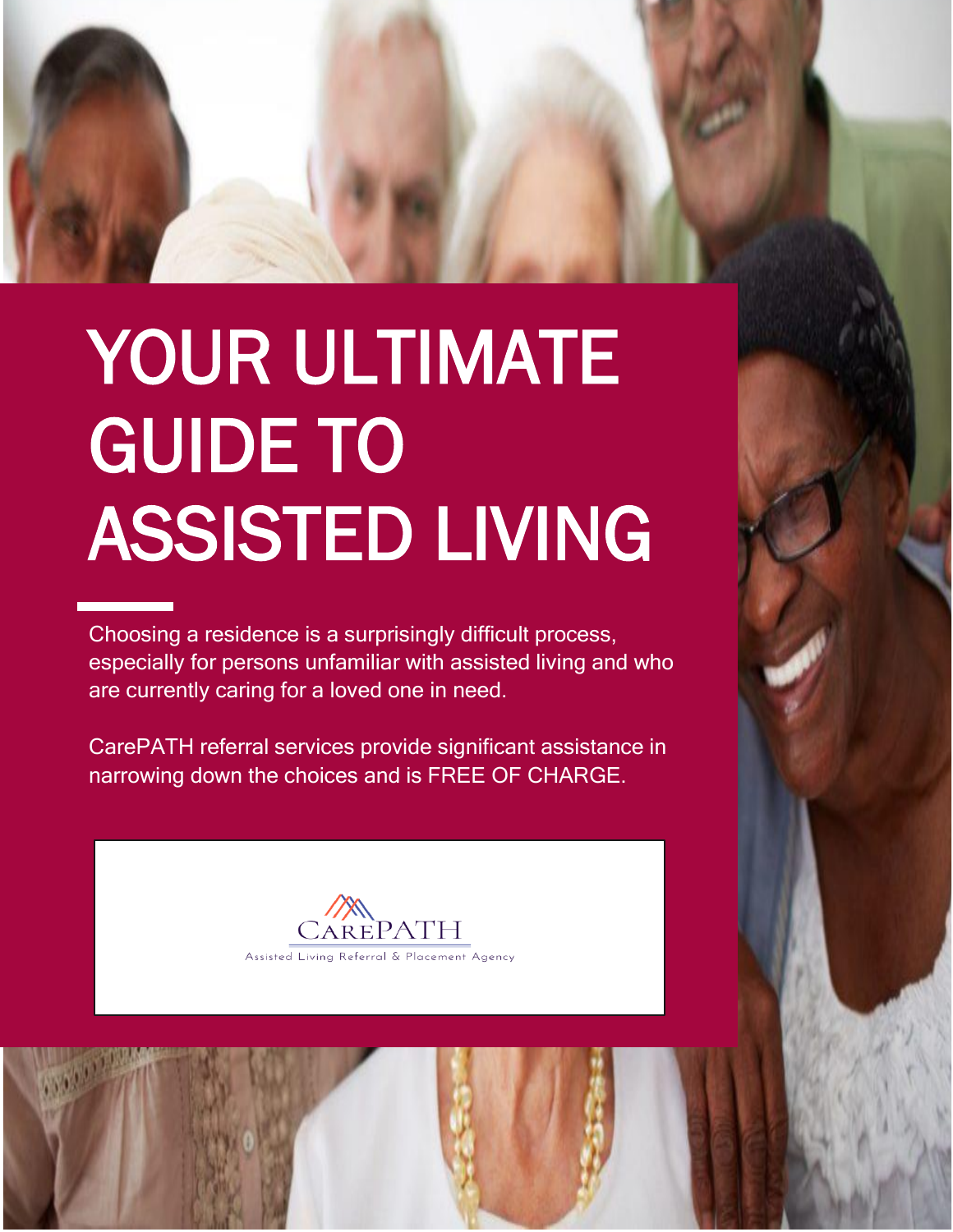## Your Ultimate Guide to Assisted Living



Throughout your time on this earth, you will find that at some point, somebody close to you is going to require some type of assisted living care. It is inevitable. We all age, it is the nature of this beautiful yet crazy thing we call life.

Anybody can face health challenges at any point in their journey, but things like reduced mobility, complicated medication schedules and reduced vision can make life hard and unsafe. Especially when trying to live independently.

When you talk about senior placement, everybody's mind seem to instantly think of nursing homes. However, assisted living can be a much better option for senior placement when it comes to needing assistance in their day to day lives, but do not require any sort of medical care daily.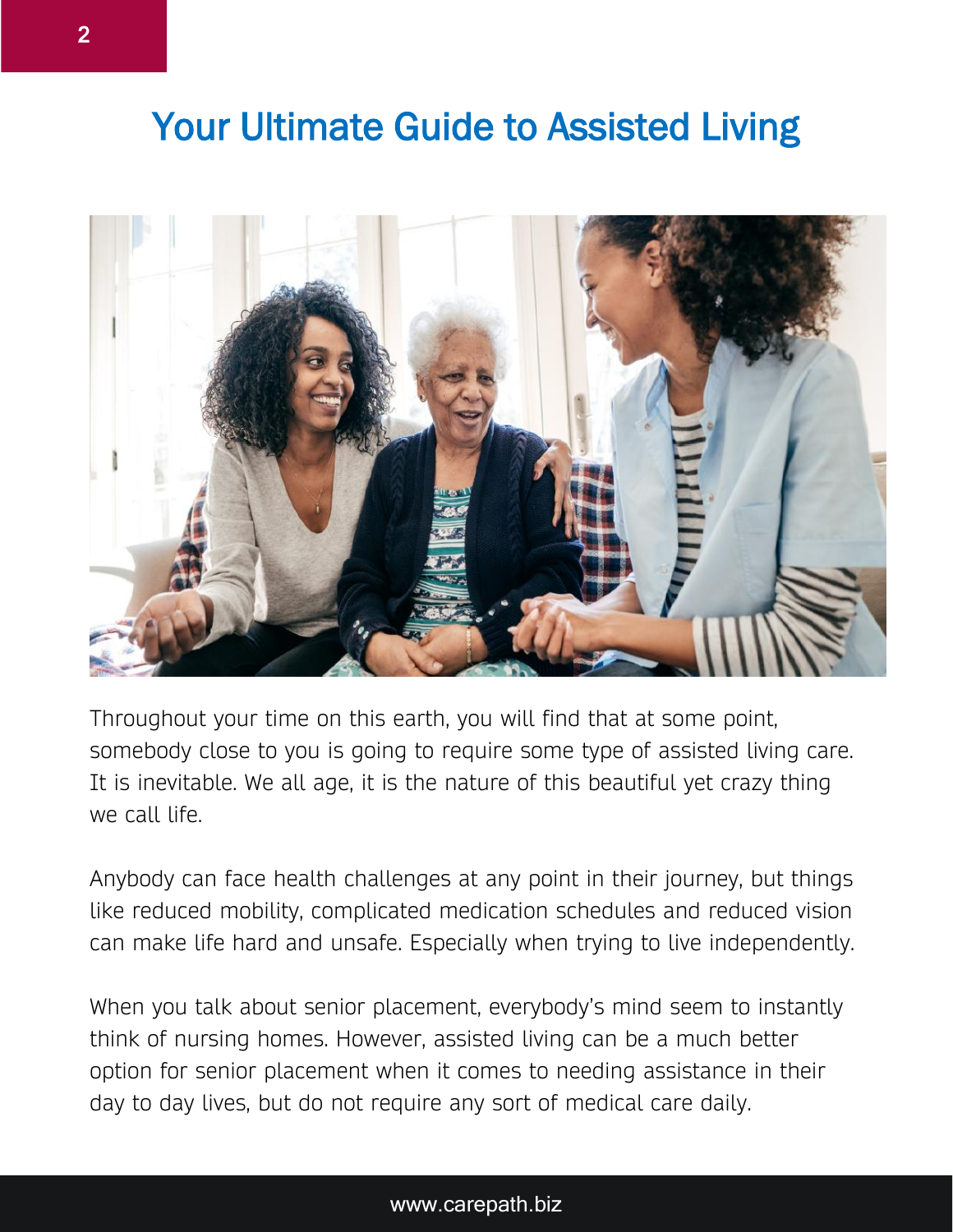## WHAT IS ASSISTED LIVING?



Assisted living can be looked at as something like a senior living community. It is more of a long-term residential care option that is designed for older adults who need help with daily living activities and support with some other daily tasks.

This can be things like laundry and transportation. As well as personal care and assistance with activities of daily living like bathing, dressing, grooming, and toileting as needed. This opens doors to living as independently as possible - something everybody needs regardless of their age.

If you were to look around at typical assisted living communities, they will reveal something far different from clinical settings that many imagine when they think of retirement homes. Of course, each assisted senior living community is different. In most, however, you will find convenient services, comforts, amenities, and enriching activities to ensure your loved one is provided with all the help and care they need, in a place that feels like home.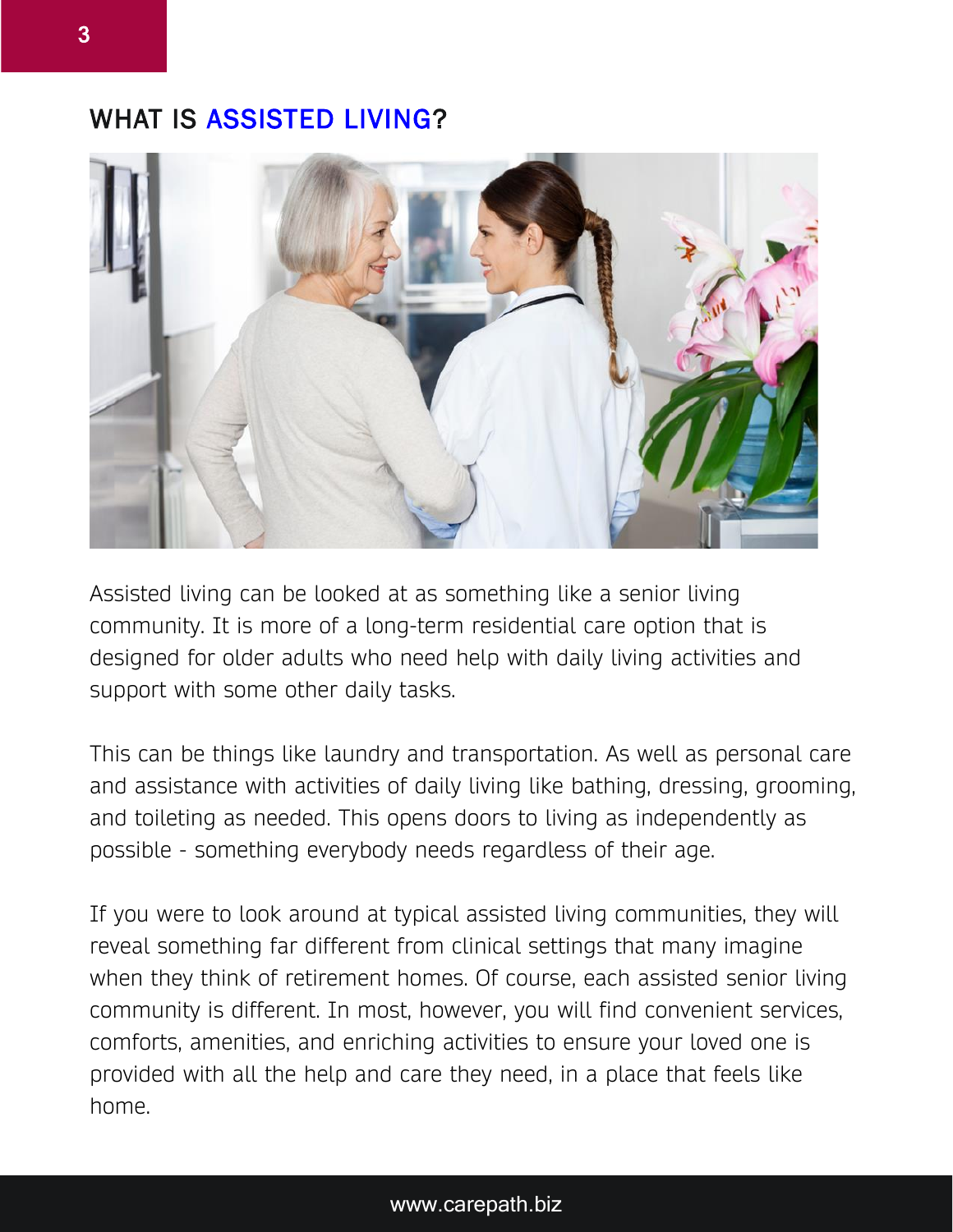## The Benefits of Assisted Living



### **ASSISTED LIVING BENEFITS**

Moving your loved ones to assisted living might be difficult at first. However, we can assure you that it can be a beautiful experience.



#### **SAFETY**

Senior living minimizes fall dangers, security is always available, senior living communities are prepared for disaster, and on-call staff provides complete peace of mind in medical emergencies



#### **INTELLECTUAL STIMULATION**

Mental stimulation may lower the risk of long-term cognitive decline, and assisted living communities offer opportunities for lifetime learning. From lending libraries to language lessons to woodworking shops, there are plenty of ways seniors can stay engaged.



#### **A REMEDY FOR LONELINESS**

Assisted living communities offer social outlets for all personalities. Whether someone prefers a quiet game of cards or an animated night of charades, there are always friends around to socialize.



#### **PEACE OF MIND FOR FAMILY AND FRIENDS**

Assisted living may offer help and a sense of comfort. With designated caregivers available 24/7, you know that someone's there in case of emergency.

#### **NO MORE BOREDOM**

After retirement, seniors may be overwhelmed by free time. These extra hours can be used to pursue passions or pick up new hobbies like art, music classes, poker and movie nights, and book clubs!

WWW.CAREPATH.BIZ

4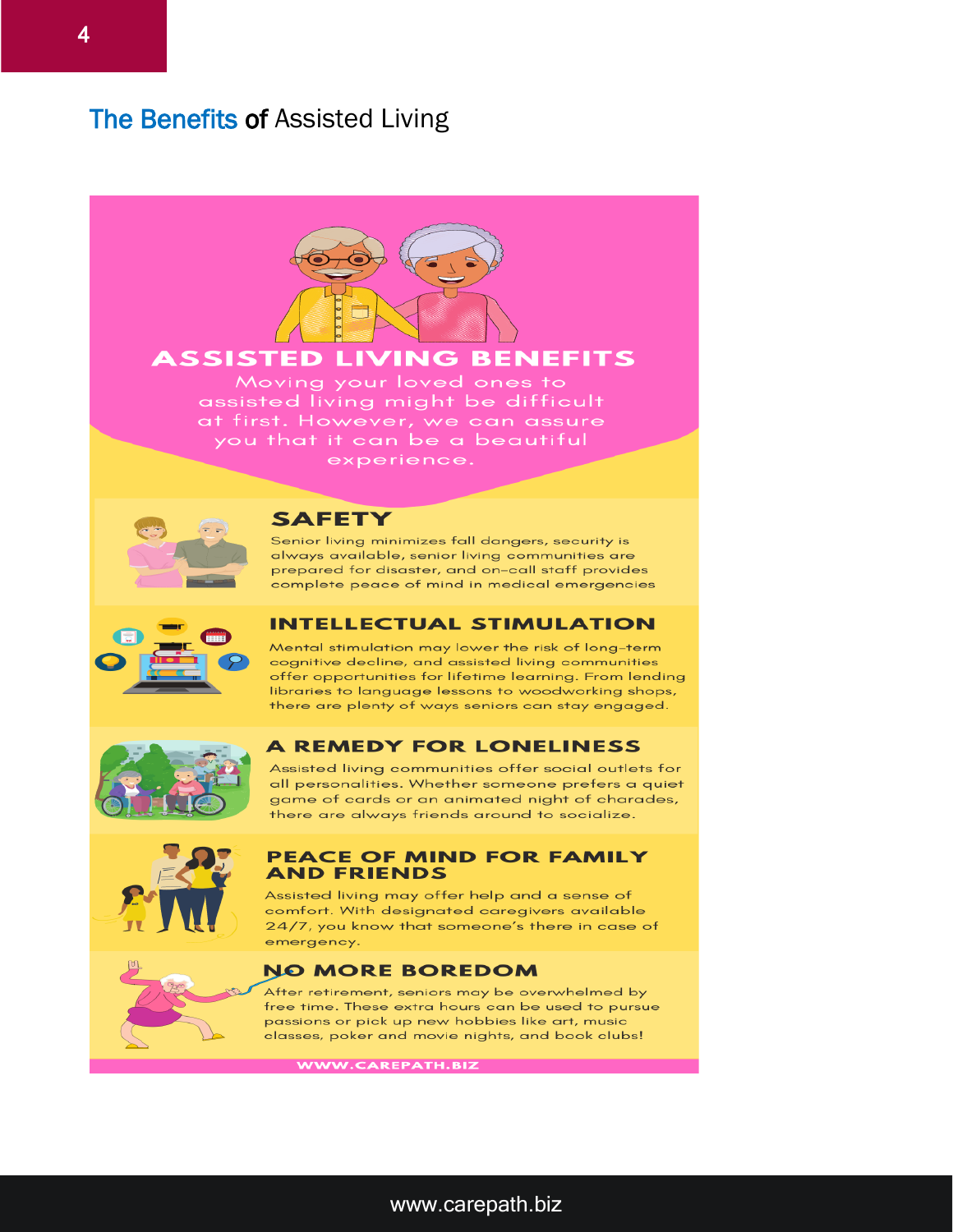## How Levels of Senior Placement Differ



Many assisted senior living communities base their pricing structure on the level of care that each resident requires.

If your loved one does not require any special care, you can expect to pay less than somebody who requires daily verbal instructions, reminders, or assistance with activities like the ones mentioned above, bathing, dressing, grooming, etc.

If your senior placement involves requirements of hands-on care like help getting around, feeding themselves, or happens to take a great deal of medication; the cost can increase subsequently.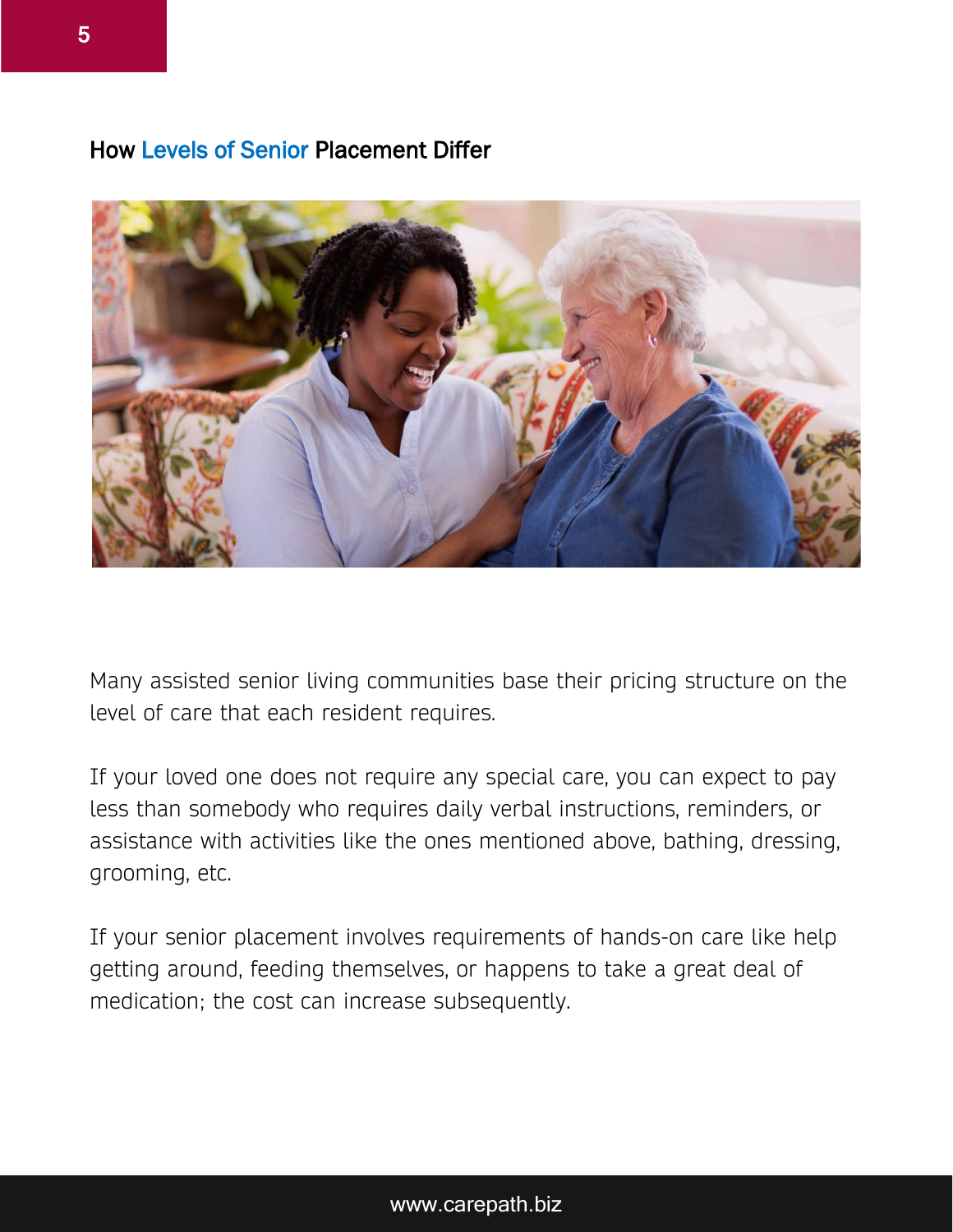## Assisted Living Payment Options



The cost of assisted living can vary drastically, and can, at times, seem overwhelming. However, there are several ways to circumvent the bulk of this financial burden.

- Life Insurance: Life insurance settlements convert an existing life insurance policy into money that you can use to pay for long-term assisted living care services. This works as a third party purchases the policy for a cash payment. In most cases, this is typically more than the surrender value of the policy, but less than the death benefit amount. When this happens, the third party takes on the responsibility of paying the premiums for senior placement and becomes the beneficiary of the policy. When the insured passes away, the third party receives the death benefit.
- **Long-Term Care Insurance:** If you or your loved one purchased longterm care insurance, consider yourselves ultra-lucky. Long-term care insurance policies apply to assisted living care, you just need to figure out how to claim your benefits. Some long-term care policies may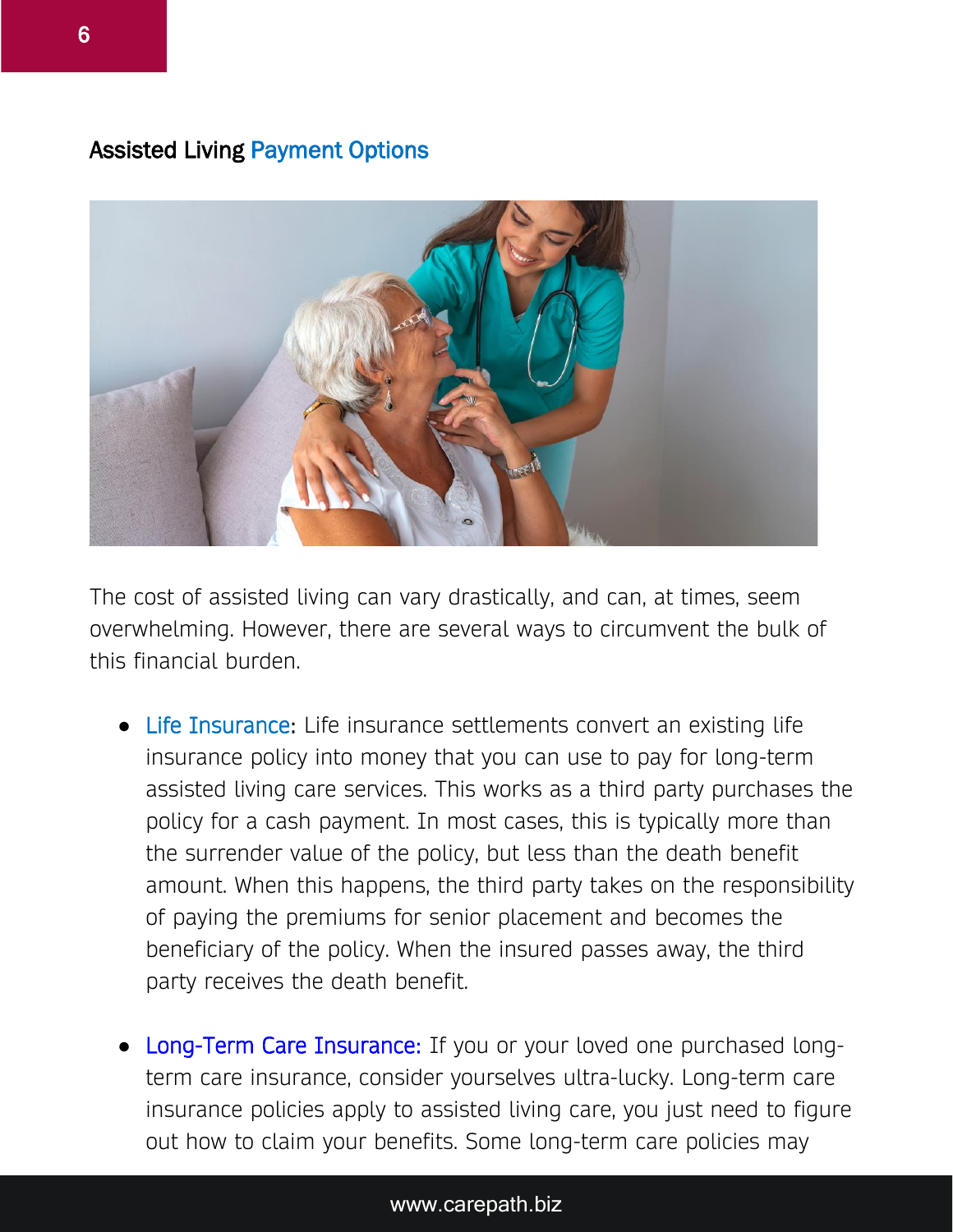have specifically designated benefits for nursing home care, based on a mental or physical diagnosis. This can then be used to pay for assisted living.

- A Reverse Mortgage: If your dearest owns a home outright, or is close to paying it off, a reverse mortgage might just be a great payment option for assisted living. Reverse mortgages allow you to cash out the value of your home equity. You can do this in full, or in a series of monthly payments. The bank ultimately decides on a value based on what the home is worth, the applicant's age, interest rates, and some other factors.
- Renting Your Home: Whether one or multiple family members require assisted living, the family home can be such an important resource. Of course, selling is always an option, however for many families; Mom and Dad's home is cherished, and family members may not be ready to make this big of a decision just yet. In this case, you can consider renting out your house and using the rental income in order to pay for assisted senior living community placements. The idea of becoming a landlord may seem scary at first, but for a fee, you are always able to hire services that specialize in managing the property for you. With this, you are still able to generate enough income to ease the burden of assisted living costs. [CarePATH Property Management](https://www.carepath.biz/manage-my-property) is available to assist you with this process.
- Bridge Loans: In some cases, many seniors are not able to wait for their house to sell before moving into an assisted senior living community. This may be because they require instant care as quickly as possible. If the housing market is slow, it can take too long for a senior to wait before moving. In this case, gaining a bridge loan can be an attractive option. Bridge loans can give your family, along with your loved one the flexibility to offset costs and ease the burden until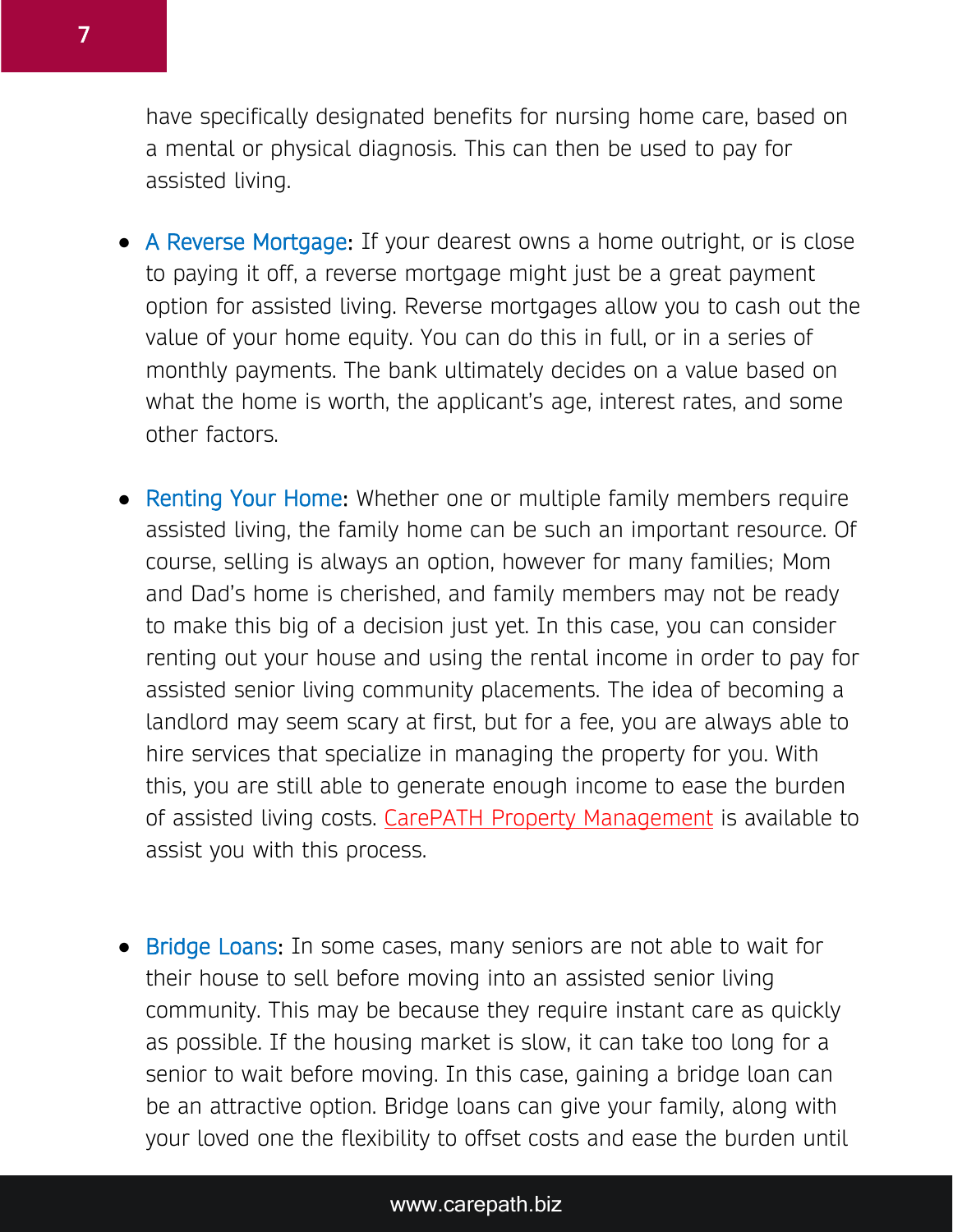other financial resources are available. If you decide to use a bridge loan to pay for assisted living, you will have recurring costs rather than one large upfront fee - like a purchase of a house.



## The CarePATH Property Management Payment Option

Here at CarePATH, we believe that nobody should have to negotiate on comfortable living for the people they love most in this world. That is why we want to help with our new service.

We now offer the option to manage your loved one's property and convert it into an assisted living where they are either able to live for free and stay in their own home, or we can rent it out for you to gain another stream of income.

This means that we can register your property as assisted living and rent to a provider of service or manage your property for a monthly fee. We handle all the ins and outs including preparing it, getting tenants, collecting rent, maintenance, inspections, evictions, and anything else that allows you to have some peace of mind.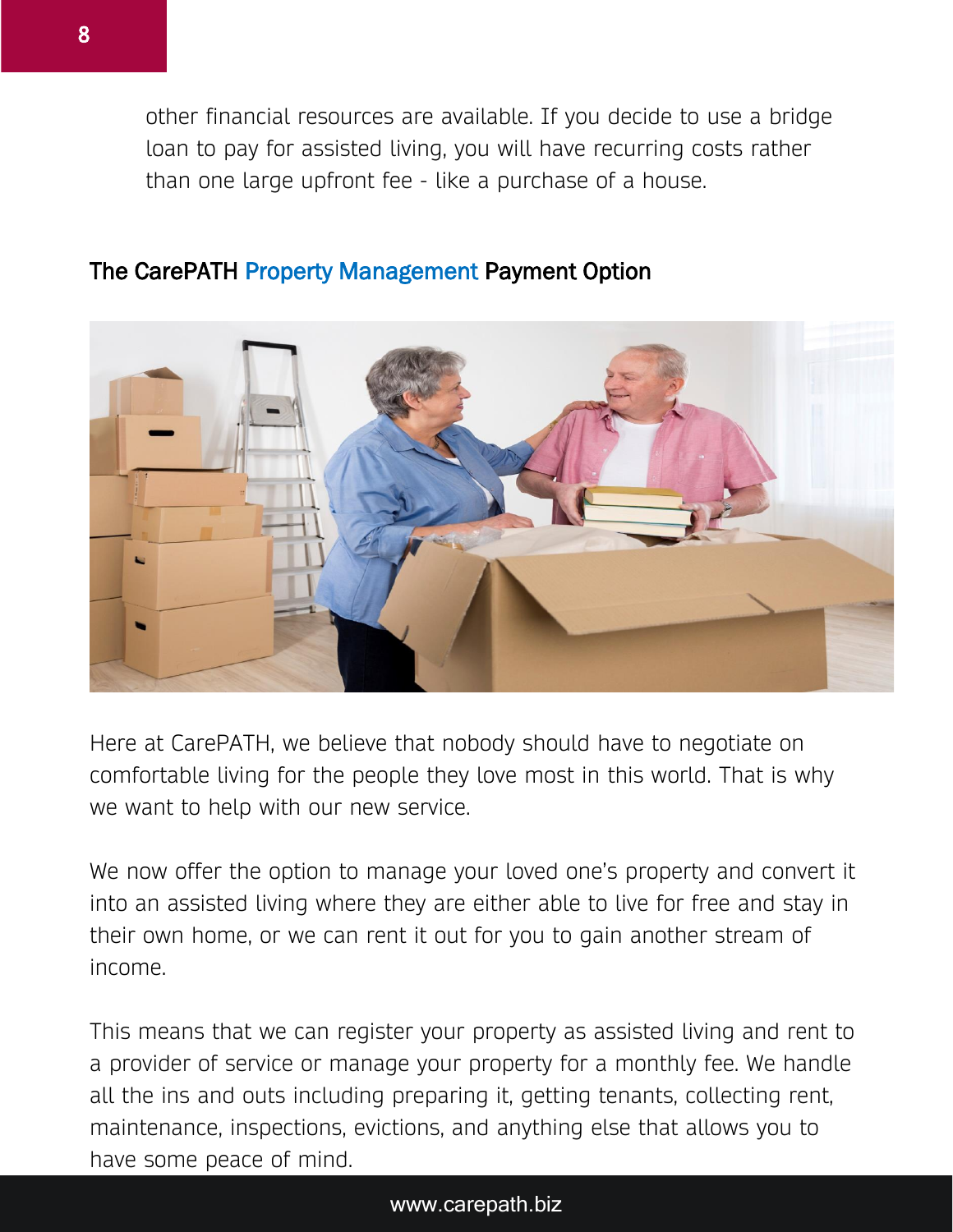## Finding the Perfect Home



If your loved one is looking for safety and comfort in a new place to call home, you may not know exactly where to start. Especially when it comes to senior placement needs, location, budget, and lifestyle preferences.

Finding assisted living can be a time-consuming process. Fortunately, though, there are specialists like us who can help.

Here at CarePATH, our experienced team can help you in two ways.

First - We can help you narrow the list of potential assisted senior living communities by identifying those that are the best fit and come with a reputation for high-quality care. Think of us as real estate agents, but ones that specialize in finding an incredible senior placement.

On our search, we will also take many factors into account for your individual situation.

We take into consideration: